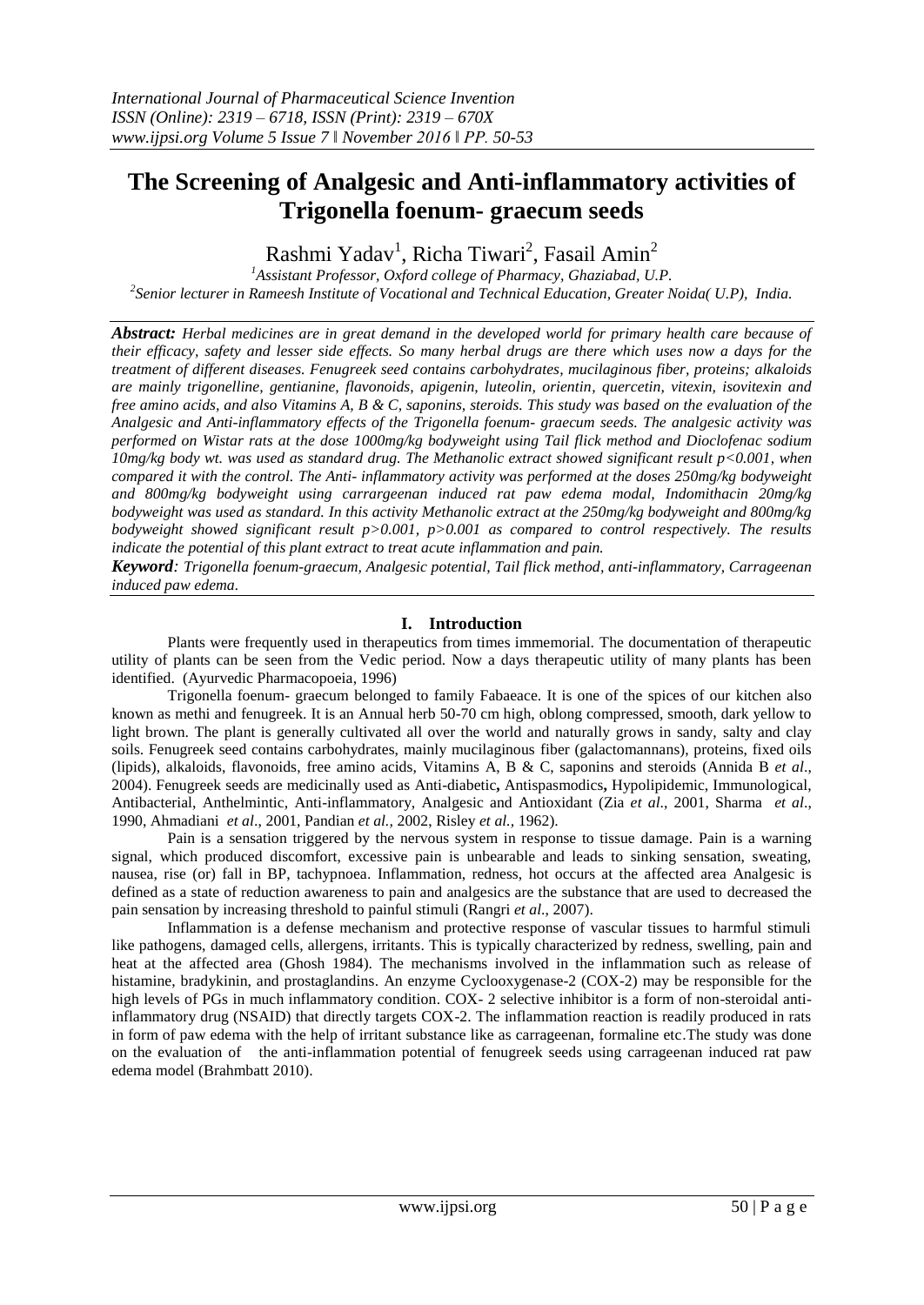# **II. Material And Method**

## **Plant material**

The plant material was collected from local market of New Delhi. The plant was identified as *Trigonella foenum- graecum* family- Fabaeace by Dr. H.B Singh Taxonomist, National Institute of Science Communication and Information Resources (NISCAIR) New Delhi. A Voucher herbarium specimen (specimen no.RIT/MP/G/2010/279).

#### **Preparation of extract**

Dried coarse powder was taken and successive extraction was done by methanol by soxhlet apparatus unit. Than methanol extract was concentrated by distillation and vacuum. Dried extract was stored at  $2\text{-}8^0\text{C}$  in dark place.

# **Phytochemical screening**

Phytochemical screening was carried out with the Methanolic extract to determine the presence of different chemical constituents using chemical tests related to them. The study showed that Methanolic extract was give positive result for the group of constituents like alkaloids, steroids, flavonoids, saponins, coumarins, protein, mucilage, tannins, amino acids, and some glycosides (Kokate *et al.,*2005).

#### **TLC profile**

**Stationary phase: -** Glass plates (10×5cm) precoated by silica gel G

**Mobile phase: -** Many solvent systems were taken for this study but the one give the more spots that was chloroform: methanol (4: 0.5).

**Detecting agent: -** Iodine chamber was used for the detection of the spots 6 spots were observed (Stahal 1965). **Animals** 

Wistar rats (150-200 g) were used for analgesic and anti-inflammatory studies. They were housed at the temperature  $24 \pm 2^{O}$  with 12 h light/dark cycles in polypropylene cages in groups of six animals each. The animals were fasted overnight before the experiment (Kulkarni 2007).

#### **Tail flick method**

## **III. Analgesic Activity**

Analgesic activity was performed on rats using tail flick method. In this method the pain induced in the tail of rats by placing the last 1-2 cm tail on analgesiometer. The tail withdrawal time from the source of heat was calculated. The cut off period taken was not more than 23 seconds to prevent the damage of tail. (Sur *et al.,* 2007)

#### **Procedure**

Rats were divided into 3 groups and 6 rats in each.

- $\triangleright$  Control group Saline solution.
- $\triangleright$  Standard group Diclofenac sodium (10mg/kg body wt.)
- $\triangleright$  Test group Methanolic extract (1000mg/kg body wt.)

Firstly rats were weighed. Than animals were fasted overnight before experiment. On the day of experiment standard drug, extract drug were prepare using 2% CMC. Than before the 1 h prior of pain induction drug was administered. Rats are divided in to 3 groups like as control, standard and test group. Then respectively after time period 0, 30, 60,120, minutes calculate the time of tail flick from the analgesiometer. The cut off time was fixed 23seconds.

# **IV. Anti-Inflammatory Activity**

## **Carrageenan induced rat paw edema method**

This is the method which was used for the inflammation determination. Mercury was filled in Plethysmometer equipment rat paw dipped into it and displaced amount of mercury was noted (Winter *et at.,* 1962, Risley *et al.,*  1962).

#### **Procedure**

Rats were divided into 4 groups and 6 rats in each

**Group 1:-** Vehicle control (distilled water).

**Group2:-** Standard drug (Indomithacin 20 mg /kg body wt).

**Group 3**:- Test drug (Methanolic extract of 250 mg/kg body wt).

**Group 4:-** Test drug (Methanolic extract 800 mg/kg body wt).

The initial paw volume (both right and left) of each rat was noted by mercury displacement method. First the standard and test drugs were given orally. Then after 1 hr. carrageenan was induced in left paw of rats and marked. The right paw was used as reference (non-inflammed paw) for comparison. The left paw volume of rats in each group was noted at the time interval 30, 60, 120 minutes respectively. The acute difference in edema volume was calculated in each control, test and standard group and compared with the control group for determination of the percentage of inhibition of the paw edema at each time interval was calculated. All values were subjected to the statistical analysis.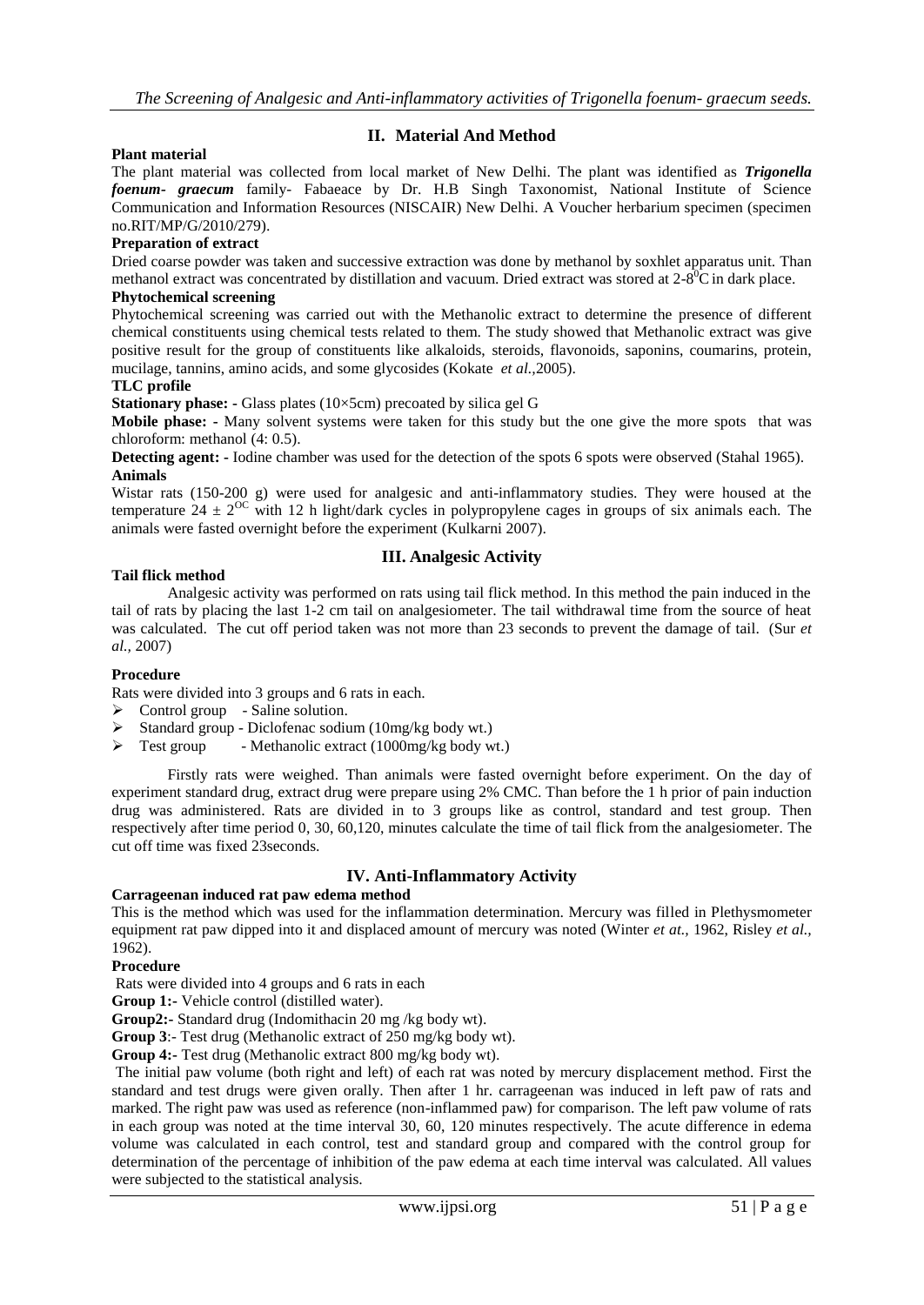% inhibition= Mean paw volume of test- mean paw volume of control ×**100**

Mean paw volume of control

#### **V. Result**

No adverse effect or mortality was detected in Wister rats up to 1000mg/kg, orally of Methanolic extract of Fenugreek seed *during* 24 h observation period. In the Radiant heat Tail Flick model, as summarized in Table 1, the test drug in high doses increased the pain threshold significantly during the period of observation and this indicates the involvement of a higher center. The results of anti-inflammatory activity are summarized in Table 2. The Methanolic extract of Fenugreek seed in doses of 250 and 800 mg/kg significantly suppressed carrageenan-induced paw edema in rats (Table 2).

In TLC profile high resolution was observed in chloroform: methanol (4: 0.05) solvent system and showed maximum spot at Rf values 0.06, 0.14, 0.49 and 0.87.

#### **VI. Discussion**

Phytochemical screening of the separated fraction (MTH) from methanolic extract obtained from *Trigonella foenum-graecum* seeds was found to be water-soluble and alkaloids, steroids, flavonoids, saponins coumarins, protein, mucilage, tannins, and amino acids. Methanolic extract (1000mg/kg b.w.) of fenugreek seeds used for the evaluation of the analgesic activity. Methanolic extract showed the significant effect  $(p<0.001)$  when compared with control. Diclofenac sodium also showed the significant effect  $(p<0.001)$  when compared with control.

In the Anti- inflammatory activity both doses of Methanolic extract 250mg/kg b.w and 800mg/kg b.w showed significant ( $p>0.001$ ), ( $p>0.001$ ) and dose dependent effect as compared to control respectively. The extract at the dose 800mg/kg b.w and 250mg/kg b.w showed 44.90%, 26.67 % inhibition of inflammation whereas the standard showed 87.52 % inhibition of inflammation. The results are present in the Table 1, 2 and Fig.1.

Based on these results, we can say that the fenugreek seeds extract shows promising anti inflammatory and analgesic activity. It is also suggested that the mechanism of action of Methanolic extract of fenugreek seeds might be associated with the inhibition of prostaglandin synthesis, as observed for non- steroidal drugs. These effects are present due to the presence of saponins, flavonoids, tannins in methanolic extract. Further investigations are required to understand its influence on various pain and inflammatory mediators.

| S .no | Groups          | Drugs                                    | After 30 mins          | After 60 mins           | After 120 mins       |
|-------|-----------------|------------------------------------------|------------------------|-------------------------|----------------------|
|       | Control         | <b>Saline solution</b>                   | $0.767 \pm 0.448$      | $8.767 \pm 0.448$       | $8.767 \pm 0.448$    |
|       | <b>Standard</b> | Diclofenac sodium (10mg/kg body wt.)     | $15.333 \pm 0.333$ *** | $14.167 \pm 0.401$ ***  | $11.917\pm0.320***$  |
|       | Test            | Methanolic extract (1000 mg/kg body wt.) | $13.283 \pm 0.321$ *** | $11.867 \pm 0.4485$ *** | $10.433 \pm 0.319**$ |

**Table 1.** Evaluation of Analgesic activity of fenugreek seeds: Mean Analgesic effect at different time of intervals.

Values indicate mean ± S.E.M. (ANOVA test followed by Dunnett's *t*-test). Significance variation against control at, \*P<0.05, \*\*P<0.01, \*\*\*P<0.001

**Table 2.** Evaluation of Anti-inflammatory activity of fenugreek seed: % Inhibition of paw edema at different time interval.

| <b>Groups</b>    | <b>Dose</b>            | 30<br>After       | $\frac{0}{0}$     | 60<br>After        | $\frac{0}{0}$     | After 120 mins    | $\frac{6}{6}$     |  |  |  |  |
|------------------|------------------------|-------------------|-------------------|--------------------|-------------------|-------------------|-------------------|--|--|--|--|
|                  |                        | mins              | <b>Inhibition</b> | mins               | <b>Inhibition</b> |                   | <b>Inhibition</b> |  |  |  |  |
| Control          | <b>Saline solution</b> | $0.576 \pm 0.007$ | $---$             | $0.5667 \pm 0.007$ | $- - -$           | $0.475 \pm 0.012$ | $\sim$            |  |  |  |  |
| <b>Standard</b>  | <b>Indomithacin</b>    | 0.420             | 27.17             | 0.343              | 39.42             | 0.253             | 87.52             |  |  |  |  |
|                  | (20mg/kg body wt.)     | $\pm 0.023$ ***   |                   | $\pm 0.023$ ***    |                   | $\pm 0.021$ ***   |                   |  |  |  |  |
| <b>Test Dose</b> | Methanolic extract     | 0.498             | 13.59             | 0.428              | 24.42             | 0.348             | 26.67             |  |  |  |  |
| 1 <sup>st</sup>  | $(250mg/kg$ body wt)   | $\pm 0.022*$      |                   | $\pm 0.029$ ***    |                   | $\pm 0.031**$     |                   |  |  |  |  |
| <b>Test Dose</b> | Methanolic extract     | 0.423             | 26.59             | 0.348              | 38.53             | 0.2617            | 44.90             |  |  |  |  |
| 2 <sup>nd</sup>  | $(800mg/kg$ body wt)   | $\pm 0.012$ ***   |                   | $\pm 0.011$ ***    |                   | $\pm 0.017$ ***   |                   |  |  |  |  |

Values indicate mean ± S.E.M. (ANOVA test followed by Dunnett's *t*-test). Significance variation against control at, \*P<0.05, \*\*P<0.01, \*\*\*P<0.001